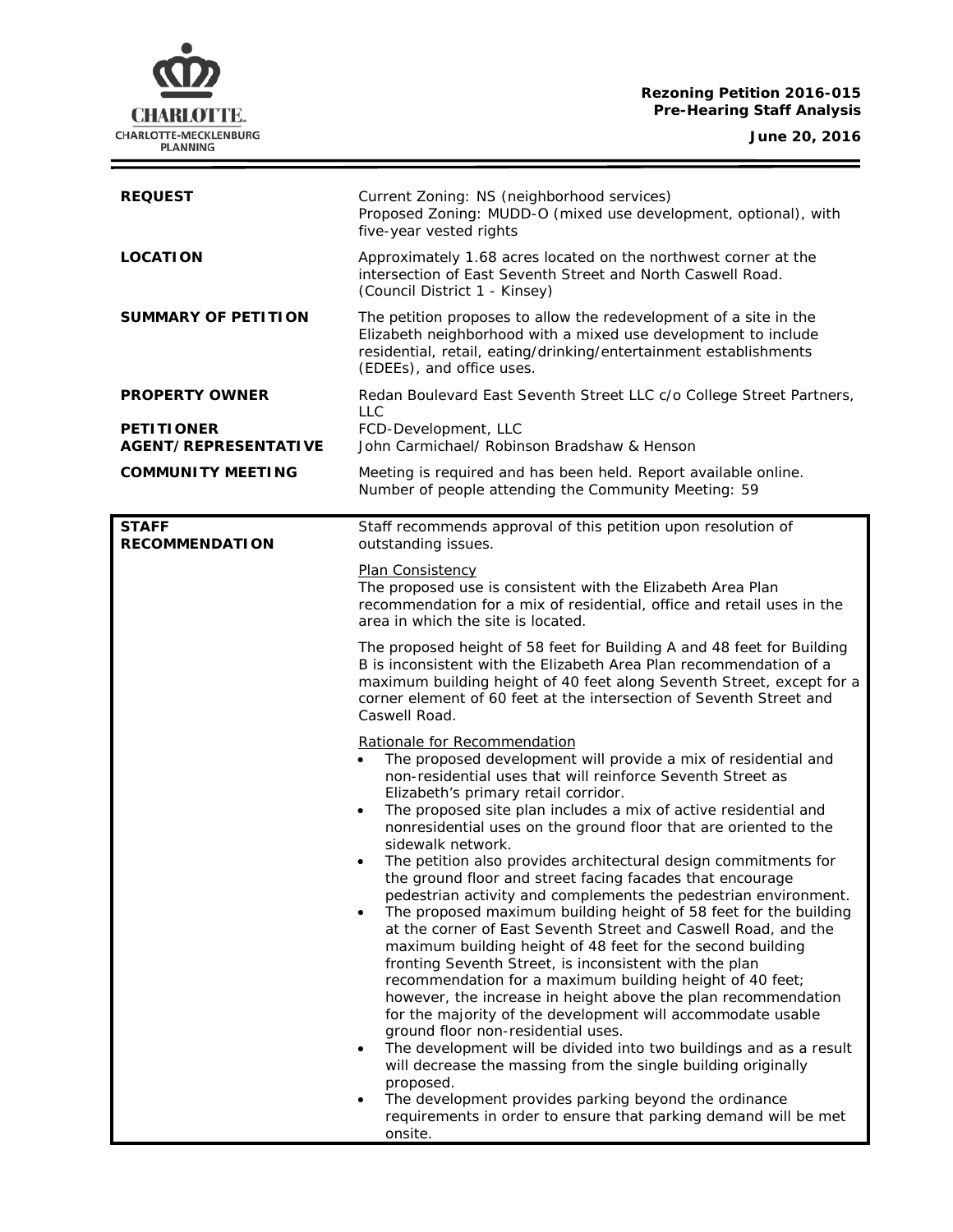# **PLANNING STAFF REVIEW**

#### • **Background**

• On March 21, 2016, the City Council held a public hearing on this request to rezone the subject site from NS (neighborhood services) to MUDD-O (mixed use development, optional), with five-year vested rights. At that meeting several neighborhood members voiced concerns about the parking, site access, and massing of the proposed building. There have been significant changes to the site plan since the first public hearing. They include: breaking the development into two proposed buildings, setback modifications, building elevations, and changes in the requested optional provisions. Due to the number of changes to the site layout and conditional notes, staff felt another public hearing would allow for the public and City Council to review and comment on the new site plan.

# • **Proposed Request Details**

The site plan accompanying this petition contains the following provisions:

- Allowance for up to 100 multi-family residential units, 30,000 square feet of non-residential uses which may be devoted to office, retail and eating/drinking/entertainment establishments (EDEE) in two buildings.
- 21-foot setback along Seventh Street, which includes an eight-foot sidewalk and six-foot planting strip.
- 14-foot setback along Caswell Road, which includes an eight-foot planting strip and six-foot sidewalk.
- Five-foot wide pedestrian connection along the northern edge of the building.
- Maximum building height of 58 and 48 feet for the two buildings along Seventh Street façade and along the proposed alley façade.
- Building elevations labeled with proposed building materials.
- Prohibition on the use of thin brick, concrete masonry unit (CMU), vinyl except for soffits and window trim, and non-architectural concrete masonry units.
- Two proposed vehicular access points along Seventh Street and Caswell Road.
- Proposed open space area with public art at the intersection of Caswell Road and Seventh Street.
- Notes for vehicular access to the structured parking via an existing alley that will be upgraded.
- One parking space per 250 square feet for retail uses, one space for 333 square feet for office uses, one space per 100 square feet for eating/drinking/entertainment establishments and one space per each bedroom per dwelling unit.
- A note that eating/drinking/entertainment establishments (EDEE) may not play live or recorded music after 11:00 PM outdoors.
- A note that allows for the Elizabeth Community Association to review the site plan and building elevations during the urban review process. The association can ascertain whether such plans and building elevations comply with the approved rezoning plan and communicate any concerns to the Planning Department.
- Requested optional provisions:
	- Upper level balconies may encroach up to five feet into the setbacks along all public streets.
		- The proposed open space/plaza area may encroach into the setbacks along Seventh Street and Caswell Road.
	- Deviation from the adopted streetscape along North Caswell from eight-foot planting strip and eight-foot sidewalk to an eight-foot planting strip and six-foot sidewalk.

# • **Existing Zoning and Land Use**

- Rezoning petition 1993-025 and 1997-066 rezoned the subject property from B-1 (neighborhood business) to NS (neighborhood services) to permit the expansion of an existing restaurant use.
- The subject property is currently occupied by a mixture of office, retail and eating/drinking/ entertainment establishments (EDEE).
- The properties to the north, south and east are zoned B-1 (neighborhood business), B-2(CD) (general business, conditional), NS (neighborhood services), and MUDD-O (mixed use development, optional), and are developed with retail and restaurant uses or under development for residential uses.
- The properties to the west are zoned R-43MF (multi-family residential) and O-2 (office) and developed with residential and office structures.

# • **Rezoning History in Area**

• Petition 2014-084 rezoned property located at 1905 East Seventh Street from B-1 (neighborhood business) to MUDD-O (mixed use development, optional) to permit 91 multi-family dwelling units which are currently under construction.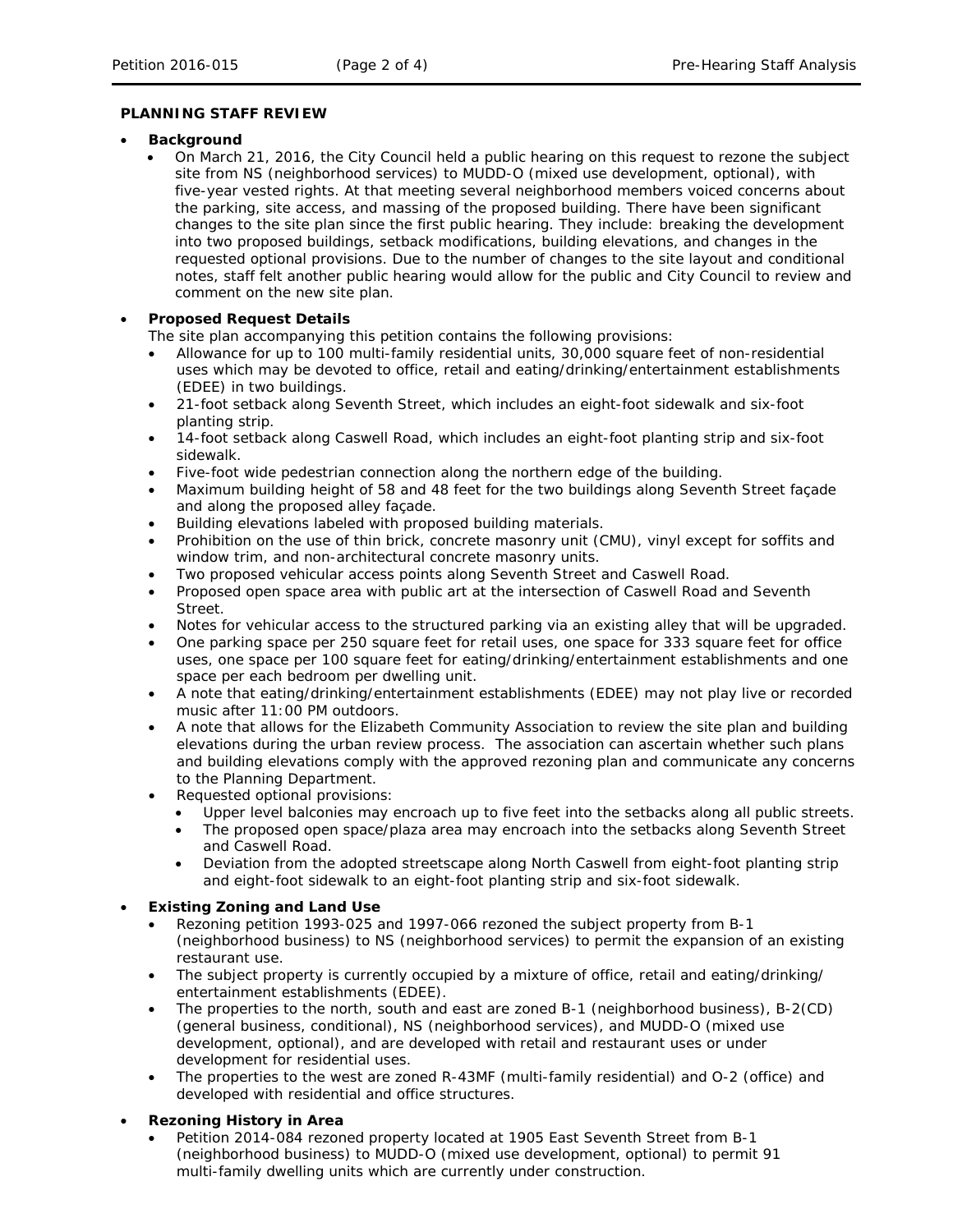### • **Public Plans and Policies**

• The *Elizabeth Area Plan* (2011) recommends a mix of residential, office and retail uses for the area in which the site is located. Single use residential development may have densities greater than 22 dwelling units per acre. In general, buildings in this area should not exceed 40 feet in height. However, the intersection at East Seventh Street and North Caswell Road is identified as a location appropriate for increased height, up to 60 feet, at the corner.

#### • **TRANSPORTATION CONSIDERATIONS**

This site is at the intersection of Seventh Street and North Caswell Road. The area plan calls for the Seventh Street cross-section to remain the same. The petitioner completed a traffic analysis at CDOT's request to ensure the site access worked with the reversible lane conditions on Seventh Street. The access proposed for the site allows for internal circulation between uses and enables access from both Seventh Street and Caswell Road. The rezoning will improve the pedestrian environment by implementing streetscape improvements on the frontage. Although the existing intersection of Seventh Street and Caswell Road will need improvements over time, the physical constraints on this intersection are not located on this corner, and therefore there are no opportunities to make intersection improvements with this project. This proposal does not significantly increase the entitlements on the site and CDOT has no outstanding concerns.

#### • **Vehicle Trip Generation:**

Current Zoning:

Existing Use: 630 trips per day (based on 7,000 square feet of restaurant use). Entitlement: 2,400 trips per day (based on 8,000 square feet of retail and 12,000 square feet of restaurant uses).

Proposed Zoning: 2,500 trips per day (based on 100 apartment units, 15,000 square feet of office uses and 15,000 square feet of retail uses).

**DEPARTMENT COMMENTS** (see full department reports online)

- **Charlotte Area Transit System:** No issues.
- **Charlotte Department of Neighborhood & Business Services:** No issues.
- **Charlotte Fire Department:** No issues.
- **Charlotte-Mecklenburg Schools:** No comments received.
- **Charlotte-Mecklenburg Storm Water Services:** No issues.
- **Charlotte Water:** The site has water and sewer system availability for the rezoning boundary via an existing six and eight-inch water main along Seventh Street and North Caswell Road and eight-inch sewer main located along Seventh Street.
- **Engineering and Property Management:** Site shall comply with the City of Charlotte Tree Ordinance.
- **Mecklenburg County Land Use and Environmental Services Agency:** No issues.
- **Mecklenburg County Parks and Recreation Department:** No issues.

# **REQUESTED TECHNICAL REVISIONS**

**Site and Building Design** 

- 1. Provide an eight-foot planting strip and eight-foot sidewalk along Caswell Road.
- 2. Modify the required setback along North Caswell Road to 16 feet.
- 3. Label five-foot pedestrian connection along the northern edge of the development.
- 4. Modify Note 5C to be consistent with how height is measured in the Zoning Ordinance.
- 5. Modify Note 5R to read: "Petitioner will provide a signed letter from the Elizabeth Community Association stating the funds for community art have been received by the Elizabeth Community Association. The letter will be provided to the Planning Department before the first Certificate of Occupancy."
- 6. Modify Note 10A to read: "A signed letter from the Elizabeth Community Association, stating that they have reviewed and approved elevations, will be submitted to the Planning Department prior to initiation of the Urban Review Process."

#### **Attachments Online at www.rezoning.org**

- Application
- Site Plan
- Locator Map
- Community Meeting Report
- Department Comments